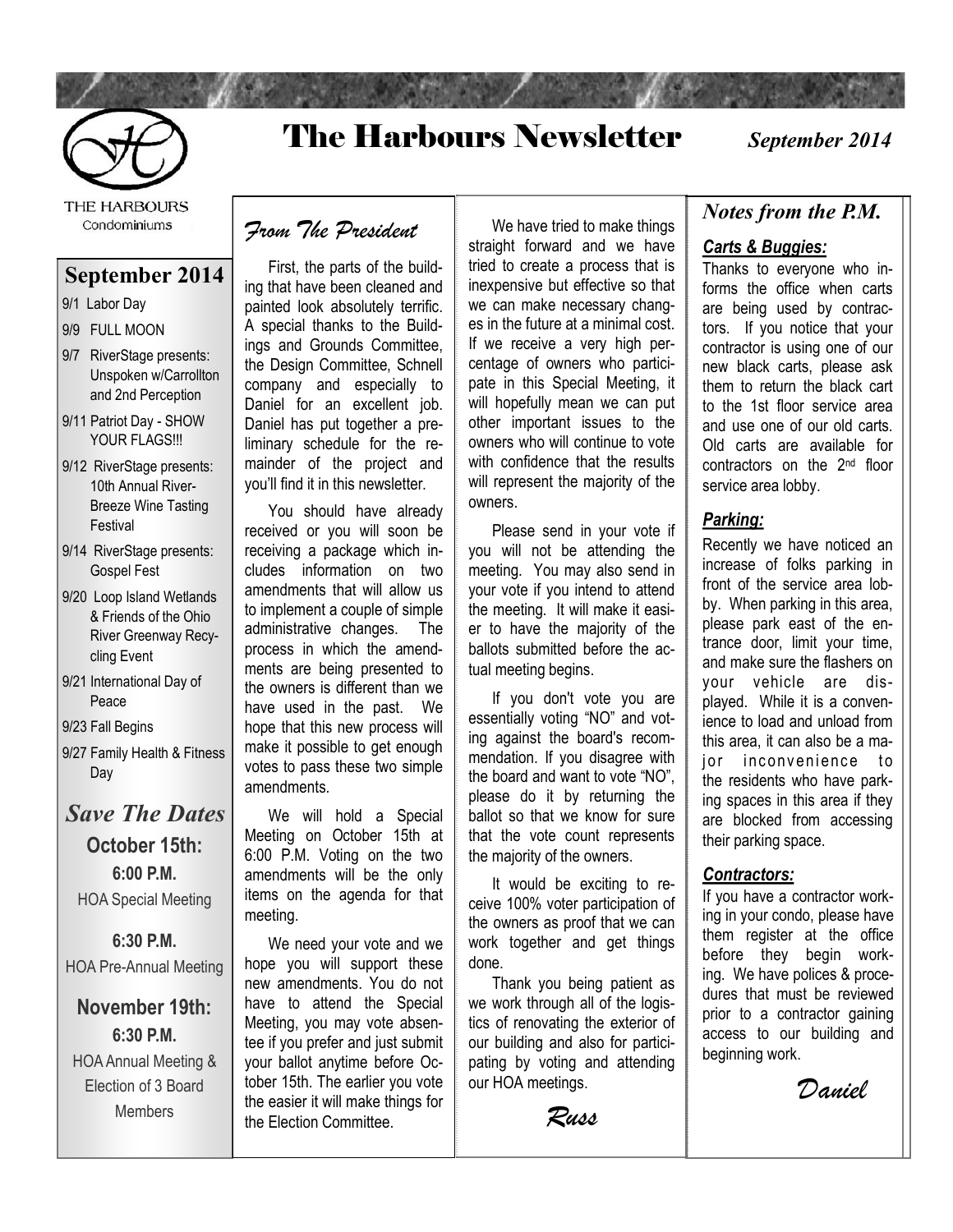

# **The Harbours Newsletter**

## **Construction Schedule:**

Thanks to all of you who have helped make it easier while renovating the building. As you are aware, the exterior of our building is in the process of being coated (painted). The balconies are being power washed and the EIFS on the balconies will also be coated as each section of the building is coated. Items on your balcony (plants, furniture, etc.) should be removed or stored in the center of your balcony until your section of the building has been completed. If you have already removed items for the power washing of your balcony, I recommend that you wait until your section has been completely coated/painted before placing the items back on your balcony.

The following 60-day schedule is **tentative**. Much of the schedule depends on the weather and along with our contractors, we will need to remain flexible. We realize that not being able to use your balcony may be a major inconvenience, however the building will look so much better when this project is complete. If you need assistance removing any items, please call the office and we will be glad to assist you.

| Week of September 1–7   | Painting is scheduled for stacks 01, 02, 03, 04<br>$(i.e.:$ condos 901, 802, 703, 604etc.)<br>Continued power washing of stacks 05, 06 & 07 |  |  |
|-------------------------|---------------------------------------------------------------------------------------------------------------------------------------------|--|--|
| Week of September 8-14  | Continued painting of 01 02 03 04<br>Power wash/Paint of stacks 05, 06, 07, 08, 09, 10, 11                                                  |  |  |
| Week of September 15-21 | Continued painting of stacks 05, 06, 07, 08, 09, 10, 11                                                                                     |  |  |
| Week of September 22-28 | Continued painting of stacks 07, 08, 09, 10, 11                                                                                             |  |  |
|                         | Week of September 29-October 5 Power wash stacks 12,13, 14, 15, 16, 17, 18, 19, 20, 21                                                      |  |  |
| Week of October 6-12    | Continued power washing stacks 12,13, 14, 15, 16, 17, 18,<br>19, 20, 21<br>Painting of stacks 12,13, 14, 15, 16, 17, 18, 19, 20, 21         |  |  |
| Week of October 13-19   | Continued painting of stacks 12,13, 14, 15, 16, 17, 18, 19,<br>20, 21                                                                       |  |  |
| Week of October 20-26   | Continued painting of stacks 12,13, 14, 15, 16, 17, 18, 19,<br>20, 21                                                                       |  |  |

 Our contractor has informed us that they may begin working more hours each day in order to make up for days when they are unable to work due to rain or high winds. Please be patient with changes in the schedule.

## *Rumor Killers*

 *Rumor has it* that several owners received compensation from Walsh Construction for repairs or replacement to their air conditioner units. This rumor was totally unfounded, not true.

 *Rumor has it* that we spend lots of money on Security services and Legal Fees for our HOA meetings. The Board eliminated both of these expenditures in 2013. We have not contracted to have any legal or security services attend our 2014 HOA meetings.

# *Quote for September*

*When strangers start acting like neighbors . . . Communities are reinvigorated.*

Ralph Nader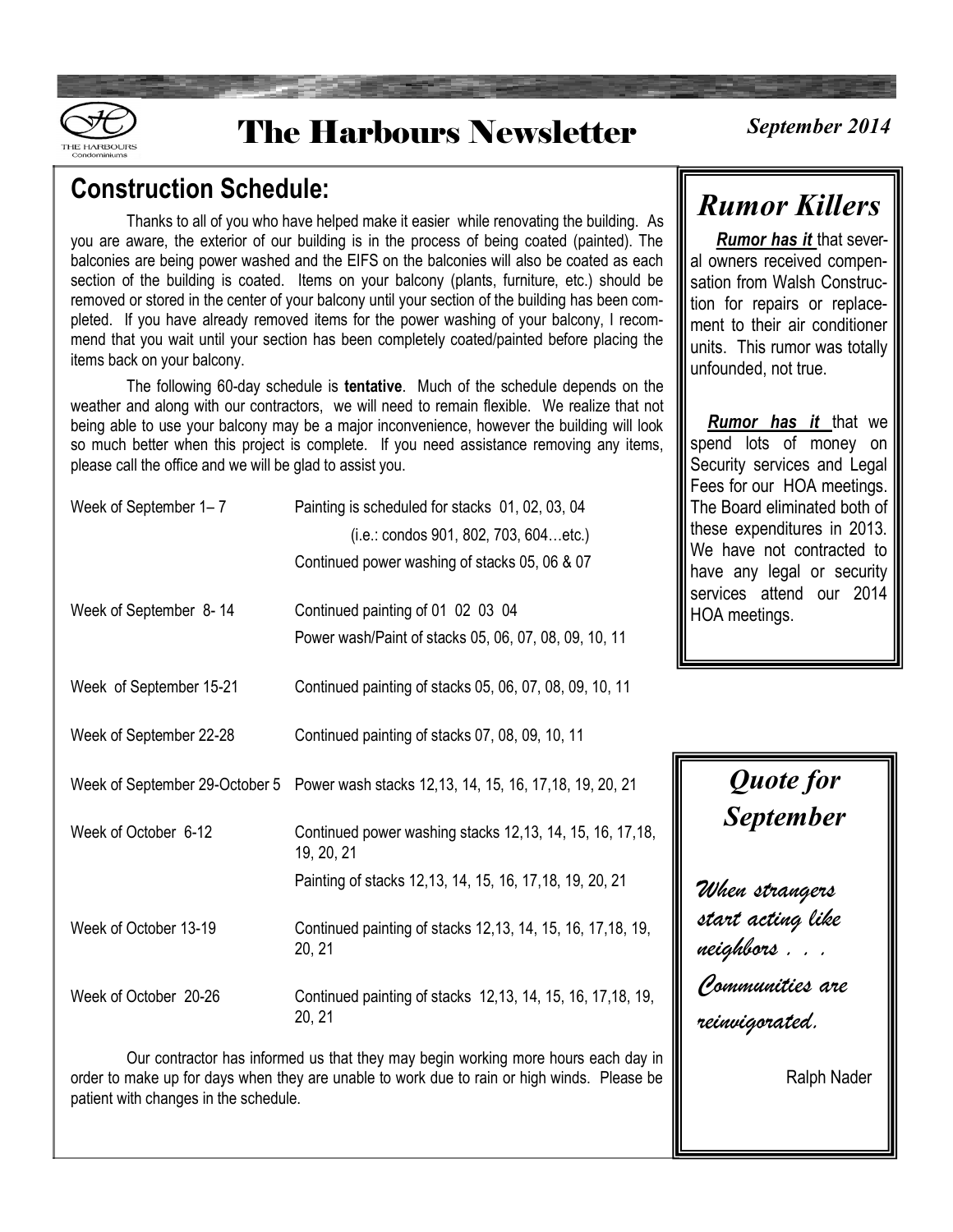| September 2014<br><b>The Harbours Newsletter</b><br><b>THE HARROLIRS</b><br>Condominiums                                                                                                                                                                                                                                                                                                                                                                 |                                                               |                                                                                                                                                                                                                                                          |                                                                  |                                                             |  |
|----------------------------------------------------------------------------------------------------------------------------------------------------------------------------------------------------------------------------------------------------------------------------------------------------------------------------------------------------------------------------------------------------------------------------------------------------------|---------------------------------------------------------------|----------------------------------------------------------------------------------------------------------------------------------------------------------------------------------------------------------------------------------------------------------|------------------------------------------------------------------|-------------------------------------------------------------|--|
| <b>From The Election</b><br><b>Committee</b>                                                                                                                                                                                                                                                                                                                                                                                                             | <i><b>Quality</b></i>                                         | <b>HOA Utility Recap for</b><br><b>August 2014:</b>                                                                                                                                                                                                      |                                                                  |                                                             |  |
| Recap of the next three HOA Meetings:<br>October 15th @ 6:00 P.M. HOA Special<br><b>Meeting</b> at the Sheraton. The purpose of<br>this meeting is to turn in and count votes<br>on two amendments. Votes will be count-                                                                                                                                                                                                                                 | <b>Painting</b>                                               |                                                                                                                                                                                                                                                          | Cost per sq.ft. for August:<br>Electricity:<br>Water:<br>Sewer:  | \$.0270<br>\$.0083<br>\$.0222                               |  |
|                                                                                                                                                                                                                                                                                                                                                                                                                                                          | Kip Palmer, Owner                                             | Type of Unit & Square Footage:                                                                                                                                                                                                                           |                                                                  |                                                             |  |
| ed by 3 volunteers.<br>October 15th @ 6:30 P.M. HOA Pre-<br><b>Annual Meeting at the Sheraton.</b>                                                                                                                                                                                                                                                                                                                                                       | 502-681-6914                                                  |                                                                                                                                                                                                                                                          | Type of Unit<br>AA<br>A<br>B                                     | SQ FT<br>845<br>992<br>987                                  |  |
| November 19th @ 6:30 P.M. HOA<br><b>Annual Meeting at the Sheraton. Voting</b><br>on the 2015 Budget and 3 Board Mem-<br>bers. Votes will be counted by a CPA                                                                                                                                                                                                                                                                                            | Mention This Ad &<br>Receive A Discount<br>Paid Advertisement |                                                                                                                                                                                                                                                          | <b>BB</b><br><b>BC</b><br><b>BD</b>                              | 1,974<br>1,929<br>1,800                                     |  |
| firm.                                                                                                                                                                                                                                                                                                                                                                                                                                                    |                                                               |                                                                                                                                                                                                                                                          | C<br><b>CF</b>                                                   | 942<br>2,140                                                |  |
| ANNUAL<br>RECYCLI                                                                                                                                                                                                                                                                                                                                                                                                                                        | EVENT                                                         |                                                                                                                                                                                                                                                          | D<br>E<br>FF.                                                    | 813<br>1,353<br>1,500                                       |  |
| The Loop Island Wetlands and the Friends of the Ohio River Greenway<br>present their annual Electronics and Appliance Recycling Event.                                                                                                                                                                                                                                                                                                                   |                                                               |                                                                                                                                                                                                                                                          | F<br>G                                                           | 1,198<br>1,420                                              |  |
| Help support the Wetlands and the Greenway by conating your old electronics<br>and appliances. While there visit the Loop Island Wetlands and stroll along the<br>Ohio River Greenway. For additional information call: 812-981-4385.                                                                                                                                                                                                                    |                                                               |                                                                                                                                                                                                                                                          | Τ<br>U                                                           | 2,469<br>1,832                                              |  |
| WHEN:<br>WHERE:<br>September 20, 2014<br>Entrance to Loop Island Wetlands<br>(the old Moser Leather Factory)<br>8:00 AM - 2:00 PM<br>232 Silver Street<br>New Albany, Indiana<br>$\frac{000}{000}$<br>$\circ$<br>0.010<br>Accepting all electronics and appliances. Please, no liquid wastes of any kind.<br>Special<br>sanjer<br><b>GOP ISLAND</b><br>hanks To:<br><u>KAN BERKATAN DI</u><br>www.friendsofthegreenway.org<br>www.loopislandwetlands.com |                                                               |                                                                                                                                                                                                                                                          | $\vee$<br>W<br>Χ<br>Υ<br>Ζ<br>TH <sub>1</sub><br>TH <sub>2</sub> | 1,358<br>3,537<br>1,988<br>1,988<br>1,957<br>1,953<br>1,903 |  |
|                                                                                                                                                                                                                                                                                                                                                                                                                                                          |                                                               | Example: Type AA Unit<br><b>August Electricity for AA Units:</b><br>845 sq.ft. $\times$ \$.0270 = \$22.82<br>August Water for AA Units:<br>845 sq.ft. $\times$ \$.0083 = \$7.01<br><b>August Sewer for AA Units:</b><br>845 sq.ft. $x$ \$.0222 = \$18.76 |                                                                  |                                                             |  |